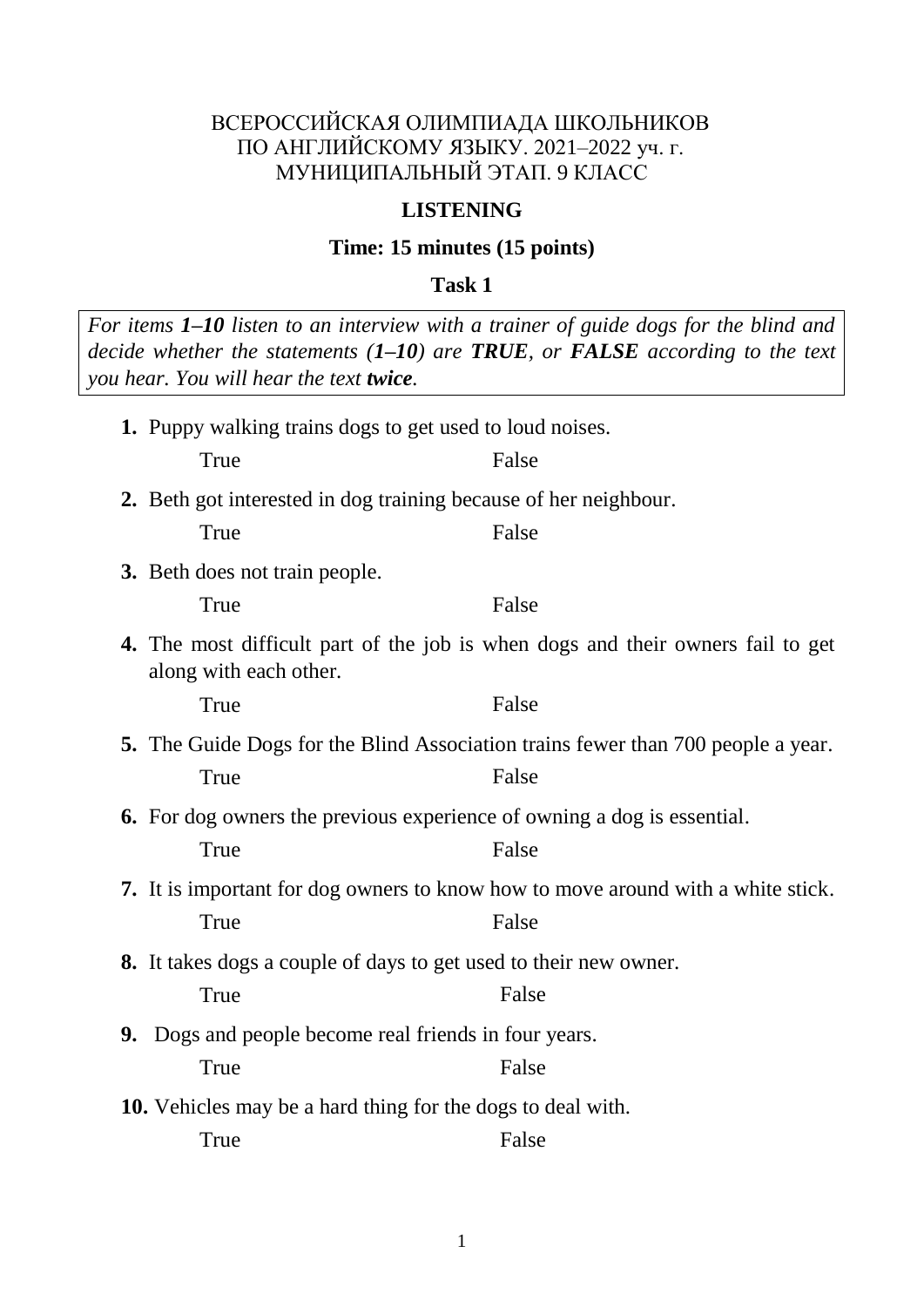### **Task 2**

*For items 11–15 listen to the dialogue. Choose the correct answer to answer questions 11–15. You will hear the text only once.*

**11.** St. Mary`s Church isn`t

far from the hotel. beautiful. famous.

**12.** Claire feels

excited about the church. no enthusiasm about the church. uneasy about the church.

- **13**. Claire chooses to spend the evening in the old communist district. Auschwitz. the old Jewish Quarter.
- **14.** A guided tour of Nowa Huta costs

4 euros.

14 euros.

- 40 euros.
- **15.** The tour lasts

1 hour.

1 hour 30 minutes.

2 hours.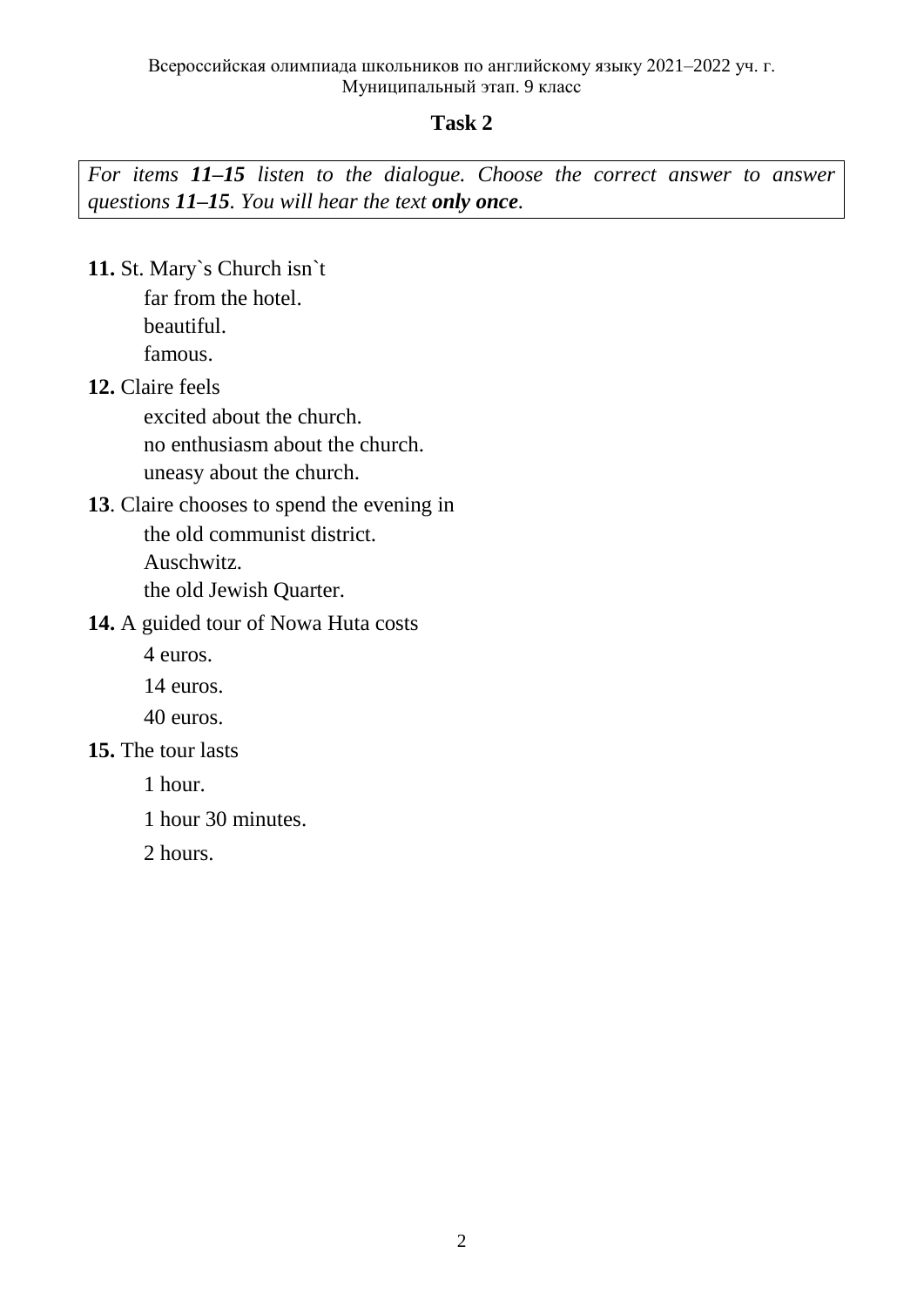# **READING**

### **Time: 45 minutes (20 points)**

#### **Task 1**

*For items 1–10, read the passage below and choose option which best fits according to the text.* 

# **Round the World in a Yacht**

(1) Imagine, for a moment, spending the night on board a large yacht, being roughly woken in the pitch dark and ordered on deck. Every so often you will be totally drenched, very suddenly, in salt water. You will be sharing the same cramped space with 14 other people for a whole year. Your stomach, when not affected by seasickness, will be hit by the competitive tension and nervousness that afflicts all sportspeople. You will be obliged to concentrate without cease. The slightest loss of focus could cost someone their life.

(2) For the eight crews taking part in the Round-the-World yachting race, this has been daily life since they left Britain eleven months ago. Now, after racing 50,000 kilometres of ocean, they are soon due home. While most of us have worked, slept, taken a holiday, these crews have sailed and sailed, day after day, night after night, in weather conditions that would test any human. This is the reality of ocean yacht racing, which bears little resemblance to the popular image of sailing - the quick sprint around a lake before returning ashore for a meal and a warm bath.

(3) Racing 20-metre yachts around the world is a story of **unrelenting** hard work, pushing yourself to the limits of endurance, story of dogged determination to go on. But it is also a story of the vastness and beauty of the sea, of seeing the sun rise and set on hundreds of desolate horizons, and of the supreme satisfaction of arriving somewhere knowing that wind alone has taken you there.

(4) Unlike the captains, who are professional sailors, the crews all consist of amateur volunteers who have actually paid for the privilege of taking a year off from their work and enduring these difficult conditions. On board the London Light the ages range from 21 to 65. For the youngest member, Susan Porter, the trip is about the excitement of both the racing and the elements. 'Being able to pitch yourselves as a team against a storm gives you a huge sense of achievement,' she says.

(5) Jerry Wallace, a marketing director, found sailing a refreshing change from the selfish individualism of business. Although he was prepared for the discomfort, the mental stress of long-distance racing was not what he had anticipated. 'A Grand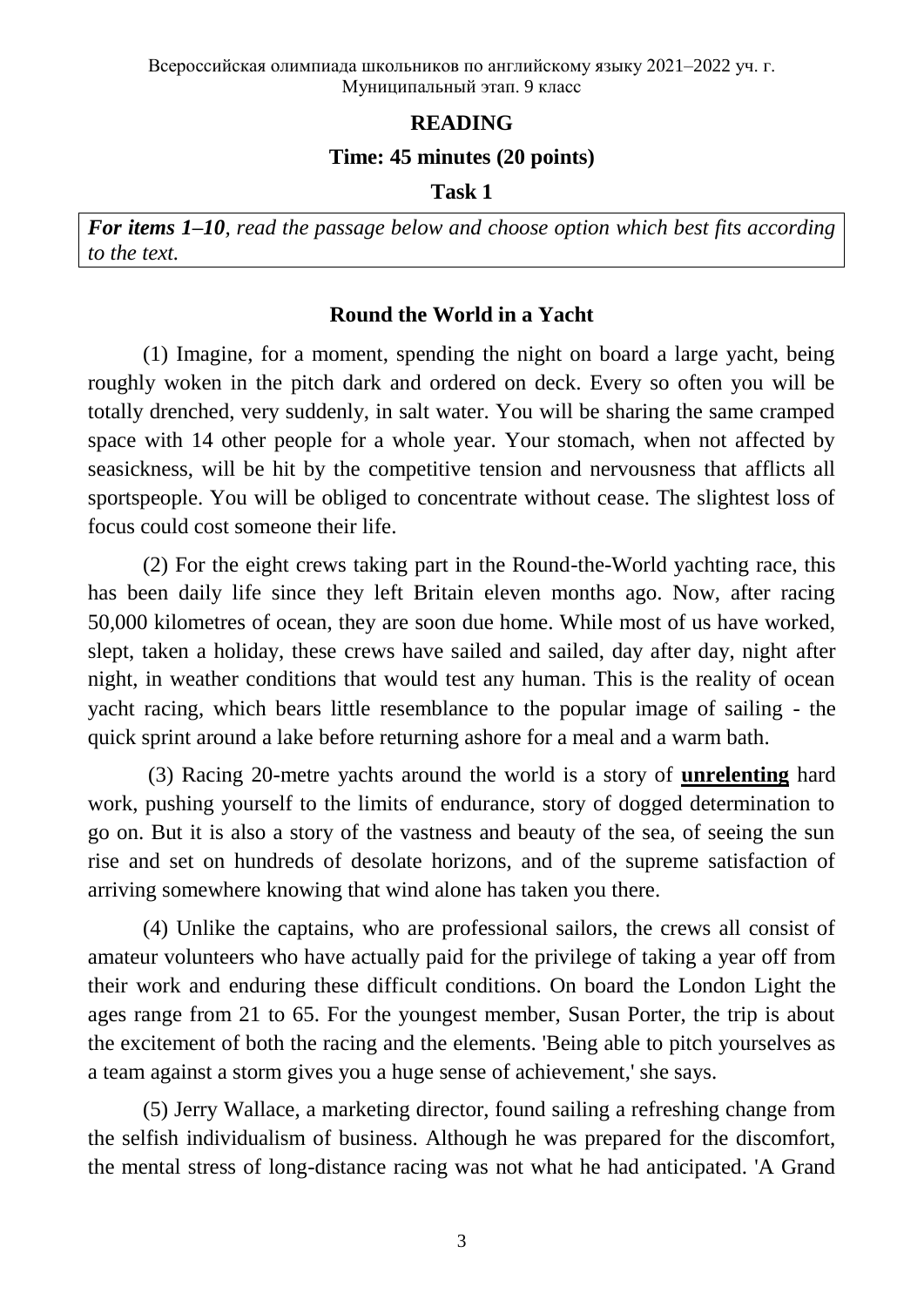Prix driver has a few hours of focus, a footballer 90 minutes, but we have been racing for 11 months. **This** is something I didn't really appreciate before I started.'

(6) Inevitably, there are tensions. The kind of people who choose to take part in races like this tend to be motivated and strong-willed. On a trivial level, there are the usual arguments about things like cleaning, tidying, personal hygiene, even the way people snore. Rows on a boat must be addressed immediately. Left to develop, they get much worse. On the London Light they have done this by having a meeting where problems can be discussed and resolved by majority vote. Cooperation is the key, and everyone can have their say. The London Light is one of the few boats that has never lost any crew early because of a personality clash.

(7) The strongest source of unrest on any boat, whether professional or amateur, is the racing itself. Such is the issue's potential for disruption that two captains resigned during the year because their crews were unhappy at their boat's lack of racing success. Inevitably, some crew members want to race the boat hard. That means that only the best sailors tend to get to actually steer the boat, which is not satisfactory.

(8) Some crew members feel they have paid their money and should not be excluded from any tasks on the boat. Walter Given, a retired teacher aboard the London Light, believes the jobs around the boat should be shared out among the crew. And if that means that some of the less competent spend time at the wheel, so be it. 'We all could have done some more steering - that's the glamorous bit,' he says, though this did not spoil the trip for him at all. At 65 the oldest member of the crew, Walter feels the trip has really given him a lot more enthusiasm for life.

- **1.** Everyday life on board during the yachting race can be described as ordered and settled. competitive and regulated. communal and tense. untidy and messy.
- **2.** The main idea of Paragraph 2 is to break the stereotype about spending time on a yacht. to show how hard life on board a yacht is. to emphasize the length of the distance to cover. to show how pleasant it is to head home.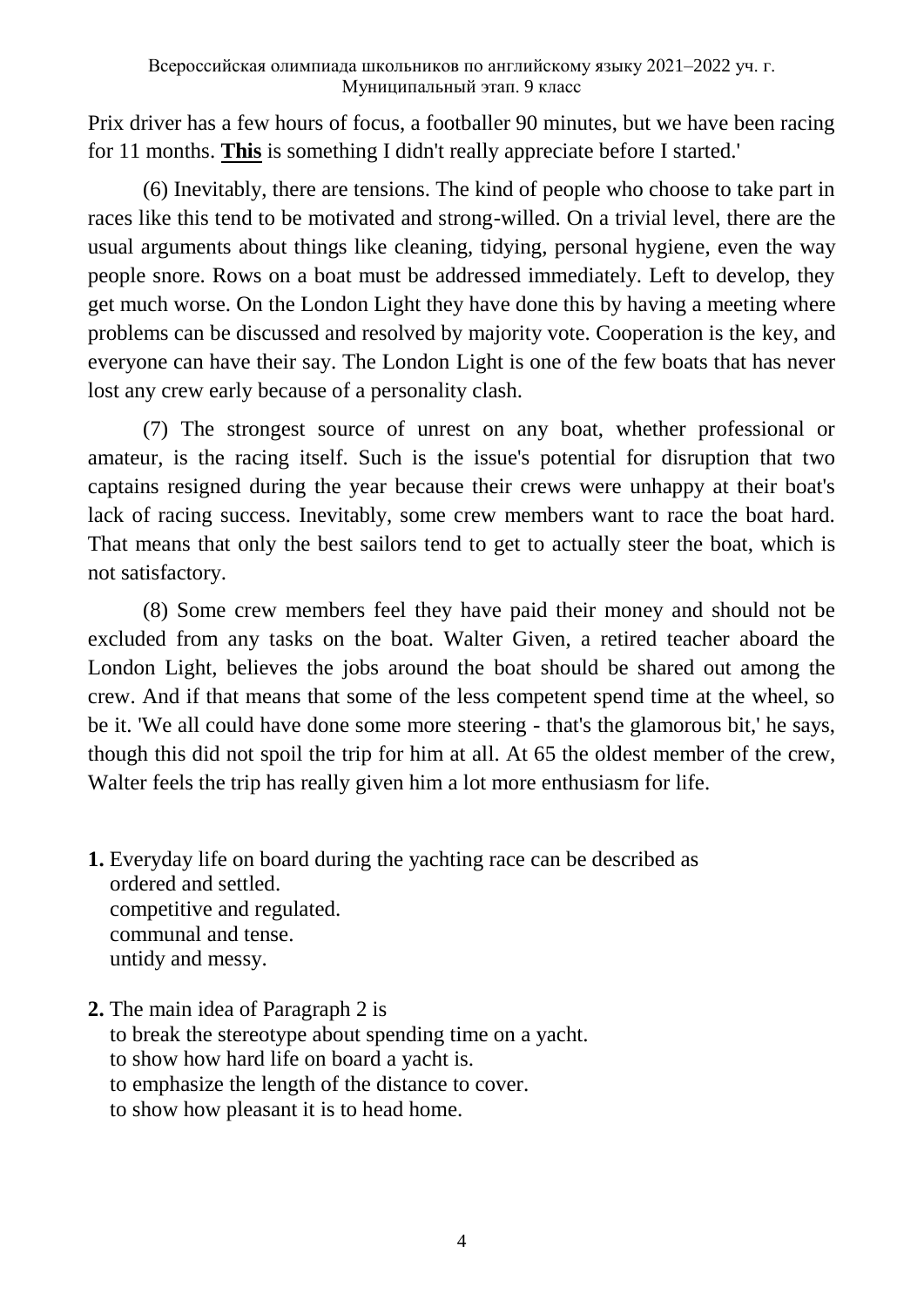- **3.** The word **unrelenting** is Paragraph 3 is closest to the meaning of mindless. psychical. tireless. energetic.
- **4.** All the hardships on board can be offset by the chance to visit abandoned islands in the ocean. the strong winds that help the yacht move faster. the possibility to be alone with nature. the splendour of nature and its powers.
- **5.** Most people taking part in the race have to go through special training. are non-specialists in the field. have to be of a certain age. are strong team players.
- **6.** "This" in Paragraph 5 refers to the duration of intense mental concentration. the inconvenience of life on board. the everyday inconveniences. the business-like manner of running the yacht.
- **7.** In case of a disagreement on board crew members should stand their ground no matter what. the captain has the final say. its resolution can be postponed for some time. prompt measures should be taken straight away.
- **8.** Two of the captains handed in their notices because of having only amateurs in the crew. as their crew considered them unprofessional. as a result of the yacht's poor performance. because of the constant rows on board.
- **9.** Walter Given strongly believes that on board a yacht each person has to only do what they are most competent at. should try to steer more every day. should try different tasks irrespective of their skills. has to pay more if they want to do fewer tasks.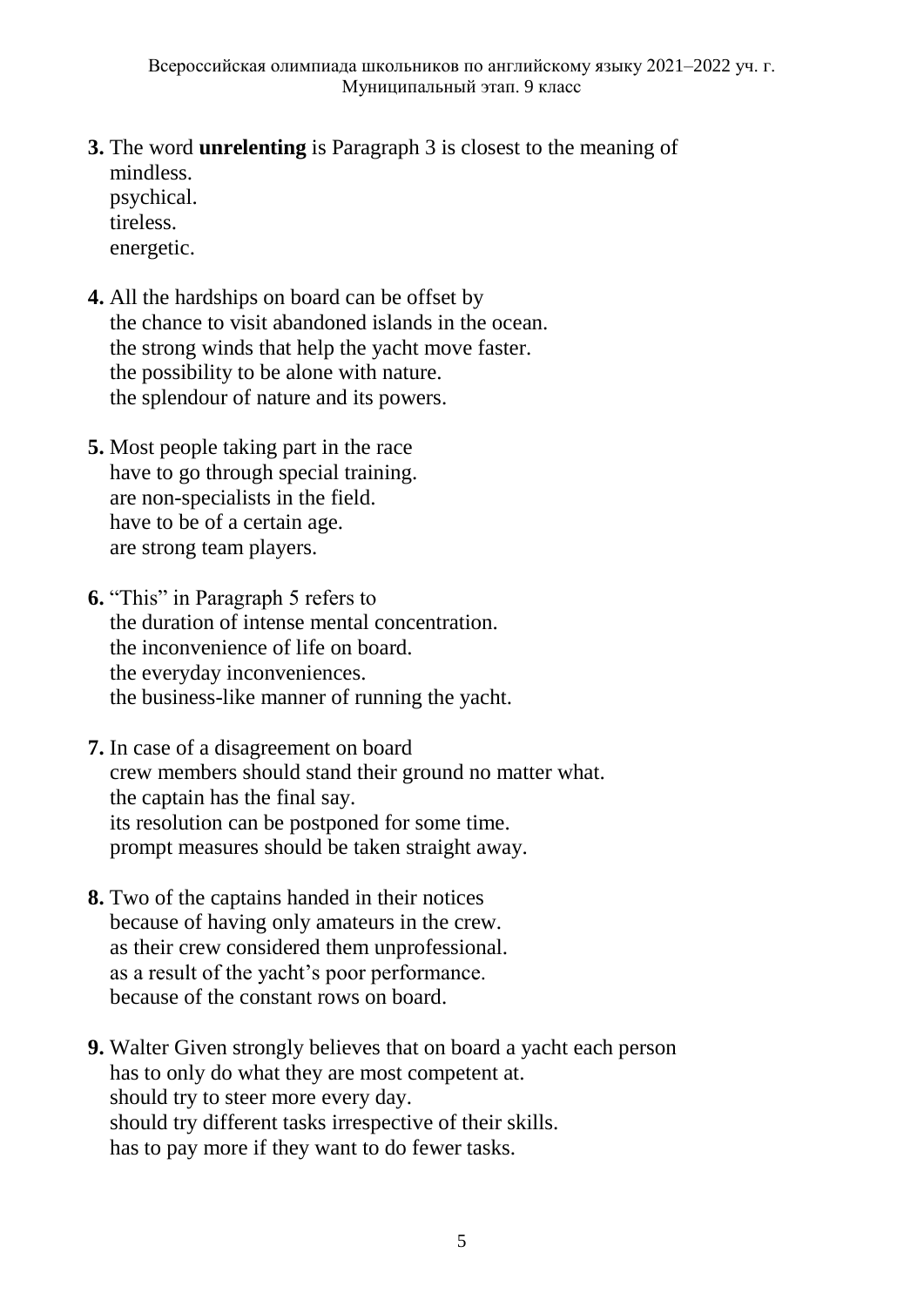**10.** Which is NOT TRUE about the London Light crew?

They belong to different generations.

They are confident and uncompromising.

They are supportive, and strong team players.

They have different professional backgrounds.

# **Task 2**

*For items 11–20, read the passage below and choose which of the sentences A–K fit into the numbered gaps in the text. There is one extra sentence which does not fit in any of the gaps.* 

Since the 1960s, the Moon has been seriously considered as an alternative home for humans. For space agencies around the world, futurists, and private aerospace companies, the idea of colonizing the Moon is not a question of "if", but "when" and "how". **11** \_\_\_\_\_\_\_\_\_\_\_\_\_\_. "We just need one natural disaster to bring the house of cards down," warns David Rothery, professor of planetary geosciences at the Open University. **12** \_\_\_\_\_\_\_\_\_\_\_\_\_\_. Before that, the Earth's resources might deplete, and we may need to consider extracting materials from the Moon to manufacture goods in the Earth's orbit.

**13** There are many natural hazards that come from living on a body like the Moon. **14** Nost of the lunar surface is also exposed to impacts from meteoroids and micrometeoroids. The Moon also has an atmosphere that is tenuous, it is practically a vacuum. **15** \_\_\_\_\_\_\_\_\_\_\_\_\_\_\_. It also means that any settlements will have to be airtight, pressurized and insulated against the external environment. **16** \_\_\_\_\_\_\_\_\_\_\_\_\_\_\_. This includes solar radiation, which gets much worse during a solar event, and cosmic rays. **17** Astronaut Tim Peake, who experienced zero gravity for six months, described the feeling of returning to earth as "the world's worst hangover".

Nevertheless, we must admit that having a colony on the nearest celestial body to Earth would be particularly beneficial. **18** Lessides, having a base on the Moon would facilitate missions and colonization efforts to other planets and moons. **19 but By studying the effects of low-gravity on the human** body, astronauts will be better prepared to deal with the effects of long-duration space travel during missions to these planets. **20** \_\_\_\_\_\_\_\_\_\_\_\_\_\_\_.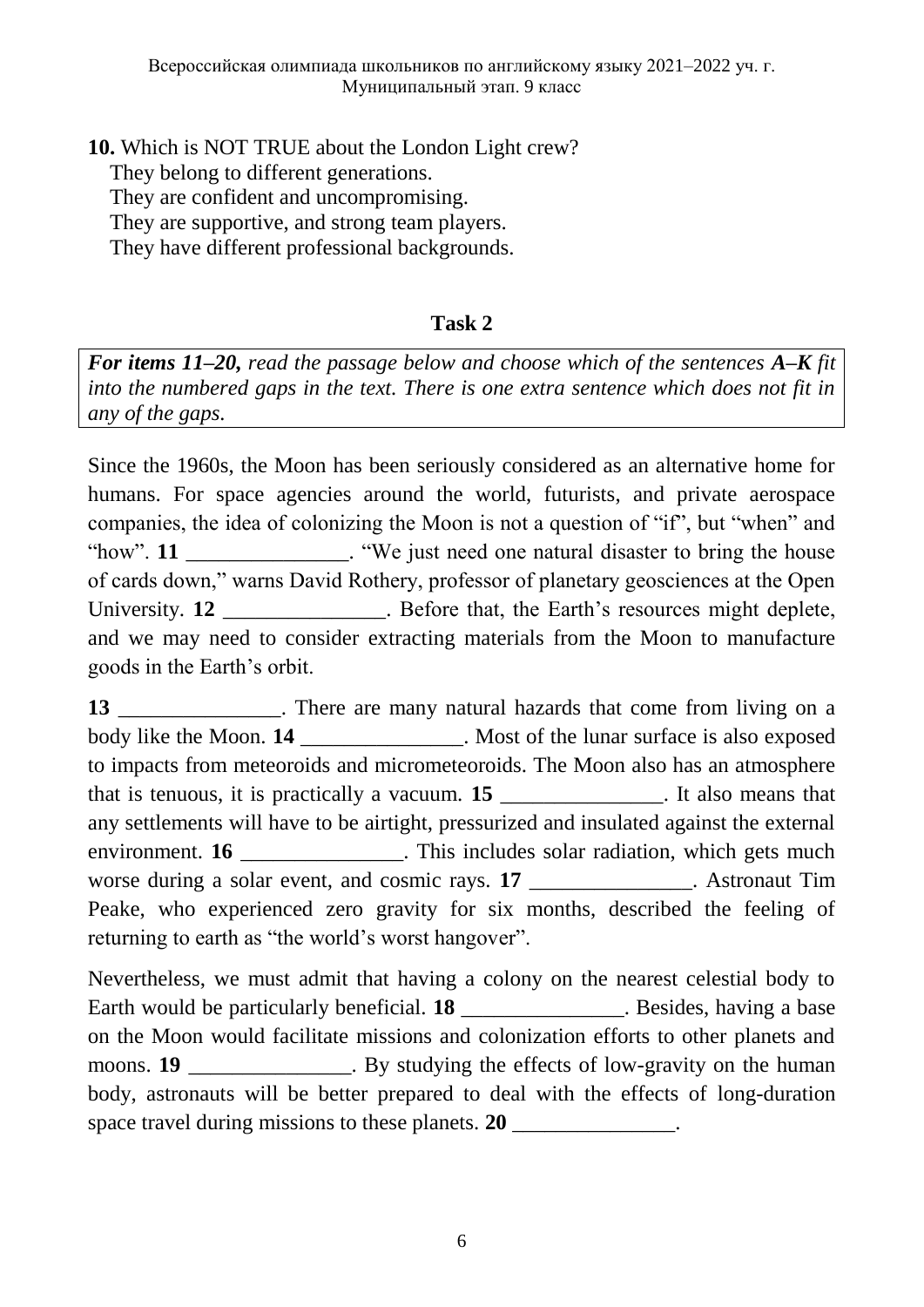- **A.** However, creating an escape route is far from easy.
- **B.** The moon also has a sixth of the Earth's gravity, meaning our muscles and bones would waste away.
- **C.** To put it simply, a colony on the Moon could act as a stepping stone to Mars, Venus, the Asteroid Belt, and beyond.
- **D.** This is part of the reason why the Moon goes through such extremes in temperature.
- **E.** We would be able to conduct research, extract resources, and reap the benefits of new technologies.
- **F.** For some, establishing a permanent human presence on the Moon is a matter of destiny while for others, it's a matter of survival.
- **G.** Since it faces away from Earth, the far side of the Moon is free from radio interference, making it a prime location for radio telescopes.
- **H.** These include extremes in temperature, where the Sun-facing side experiences highs of 117 °C, while the dark side experiences lows of -43 °C.
- **I.** The lack of an atmosphere (as well as a magnetosphere) also means that the surface is exposed to far more radiation than what we are used to here on Earth.
- **J.** These studies could also help pave the way towards the establishment of colonies on these bodies.
- **K.** It can be any major natural disaster: a volcanic eruption or a large meteorite hitting Earth.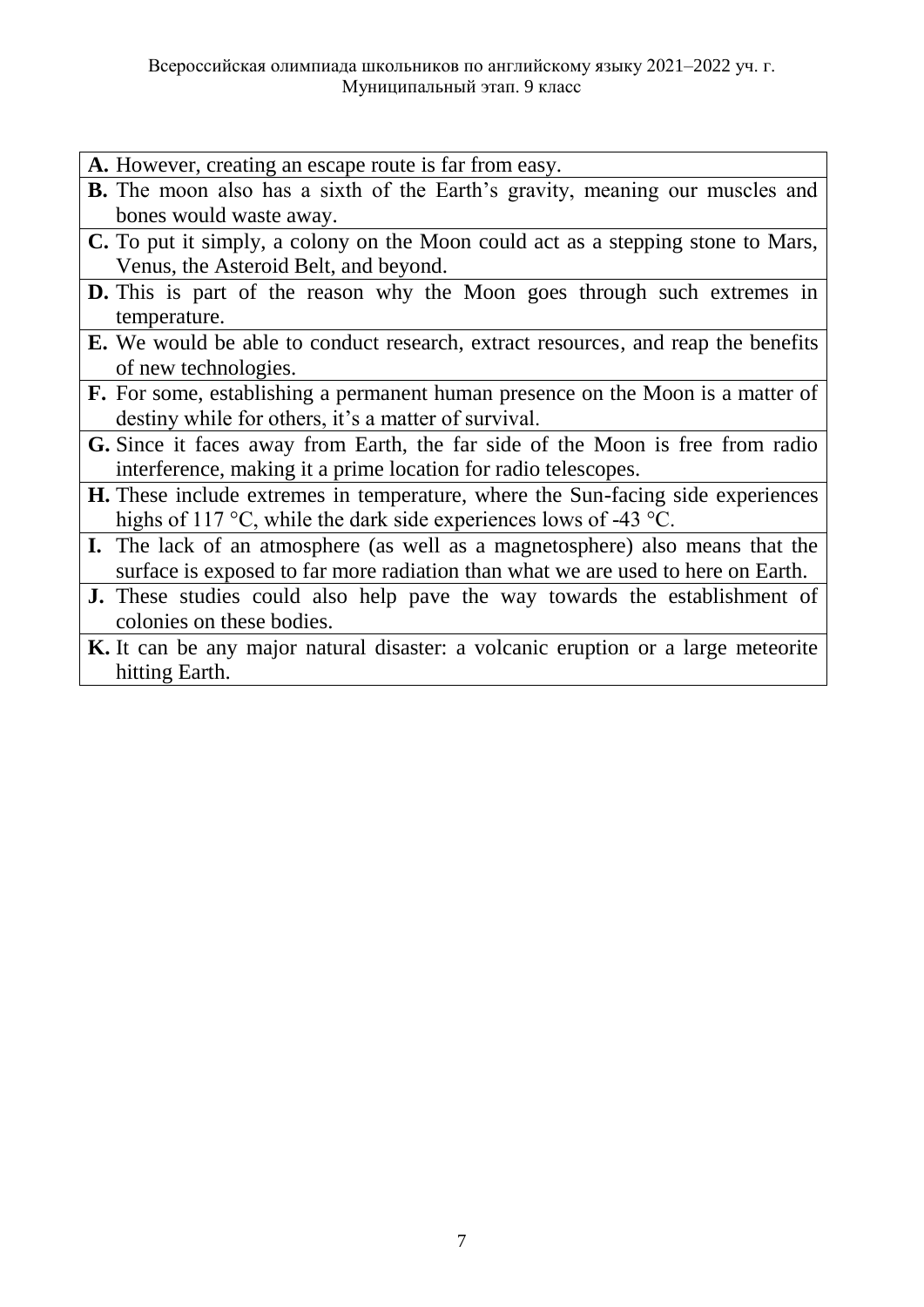# **USE OF ENGLISH**

### **Time: 60 minutes (45 points)**

# **Task 1. Items 1–15 (15 points)**

*For Questions 1–15, read the text below and look carefully at each line. Some of the lines are correct, and some have a word which should not be there. If a line is correct put a tick. Use the letter "V" as a tick. If a line has a word which should not be there, write the word in a given space. There are two examples at the beginning (0 and 00).* 

# **THE ENGLISH LANGUAGE** *(G. Orwell)*

| $\boldsymbol{0}$        | The English language has two outstanding characteristics to which<br>most of its minor oddities can be finally traced. These<br>characteristics are a very large vocabulary and simplicity of<br>grammar.                                                                                                                 | $\boldsymbol{V}$ |
|-------------------------|---------------------------------------------------------------------------------------------------------------------------------------------------------------------------------------------------------------------------------------------------------------------------------------------------------------------------|------------------|
| $\bf{00}$               | English is really two languages, Anglo-Saxon and Norman-French,<br>and during the last three centuries it has been reinforced on an<br>enormous scale by new words deliberately created from the Latin<br>and Greek roots.                                                                                                | <i>the</i>       |
| $\mathbf{1}$            | But in addition to the vocabulary is made much larger than it<br>appears by the practice of turning one part of speech into another.<br>For example, almost any noun can be used as a verb.                                                                                                                               |                  |
| $\overline{2}$          | This in effect gives an extra range of verbs, so that you have knife<br>as well as <i>stab</i> , <i>school</i> as well as <i>teach</i> , <i>fire</i> as well as <i>burn</i> , and so<br>on.                                                                                                                               |                  |
| $\overline{3}$          | Verbs can also change into nouns with a considerable freedom, and<br>by the use of affixes such as -y, -ful, -like, any noun can be turned<br>into an adjective.                                                                                                                                                          |                  |
| $\overline{\mathbf{4}}$ | More freely than in most languages, verbs and adjectives can be<br>turned into their opposites by means of the prefix un-. And<br>adjectives can be made more emphatic or given a new twist by tying<br>a noun to them; for example, <i>lily-white</i> , <i>sky-blue</i> , <i>coal-black</i> , <i>iron-</i><br>hard, etc. |                  |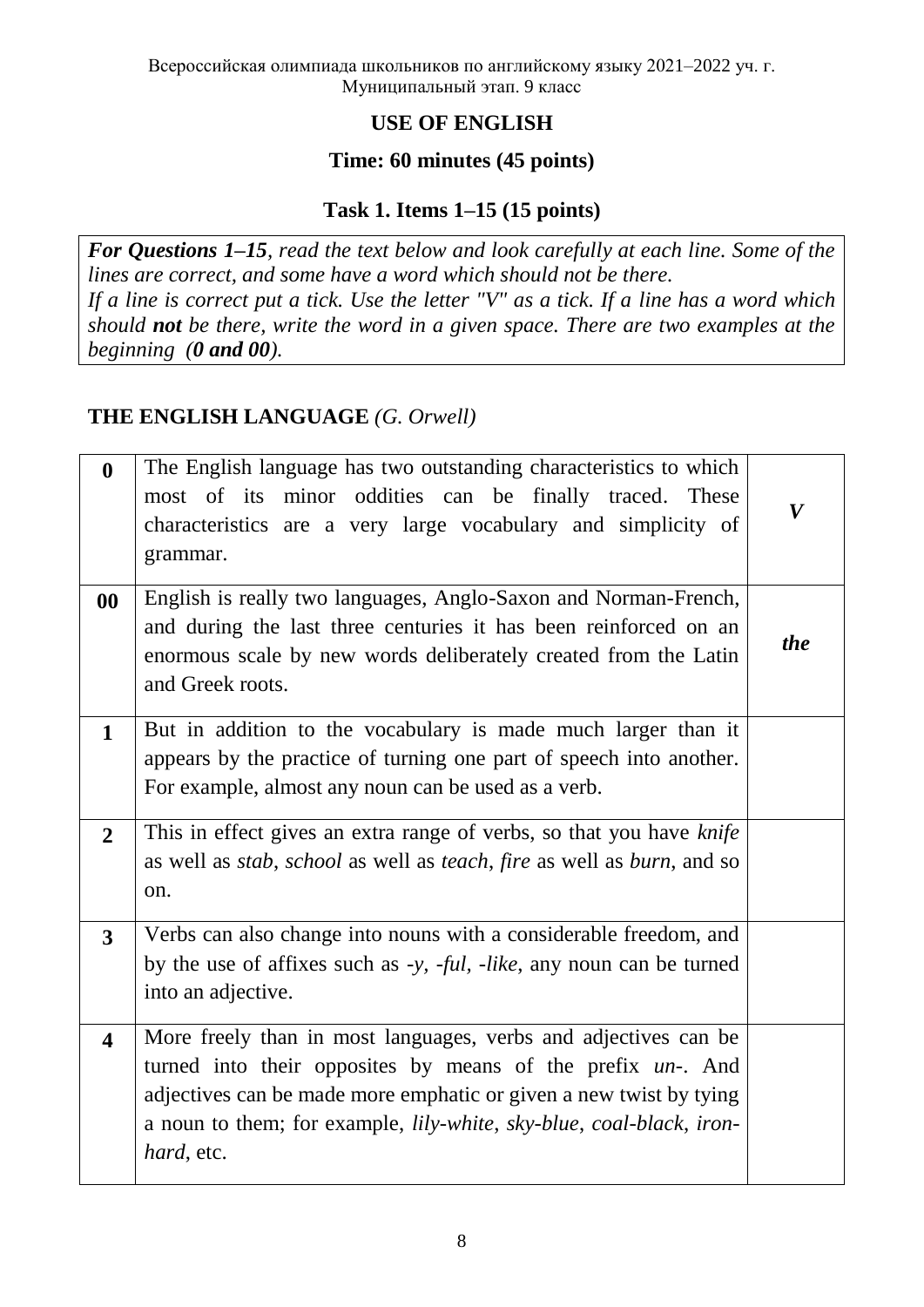| 5                | But English is also, and to an unnecessary extent, a borrowing<br>language. It readily takes over any foreign word that seems to fill in<br>a need, often altering the meaning.                                                           |  |
|------------------|-------------------------------------------------------------------------------------------------------------------------------------------------------------------------------------------------------------------------------------------|--|
| 6                | English grammar is simple. The language is almost completely<br>uninflected one. Any regular English verb has only three<br>inflections, the third person singular, the present participle, and the<br>past participle.                   |  |
| 7                | Thus, for instance, the verb to live consists of live, lives, living,<br>lived, and that is all. There is, of course, a great wealth of tenses,<br>but these are made by the use of auxiliaries which themselves<br>barely inflect.       |  |
| 8                | May, might, shall, will, should, would do not inflect at all. The main<br>thing is that every other person in every tense of such a verb as to<br><i>live</i> can be expressed in only about thirty words.                                |  |
| $\boldsymbol{9}$ | The corresponding number in, for instance, French would be<br>somewhere near two hundred. And in English there is the added<br>advantage that the auxiliaries used to make the tenses are the same<br>in every case.                      |  |
| 10               | The greatest quality of English is its enormous range not only of<br>meaning but of <i>tone</i> . It is capable of endless subtleties, and of<br>everything from the most high-flown rhetoric across to the most<br>brutal coarseness.    |  |
| 11               | It is the language of lyric poetry, and also of headlines. It is<br>therefore well suited to be a world lingua franca, and it has in fact<br>spread more widely than any other language.                                                  |  |
| 12               | But there are also great disadvantages, or at least great dangers, in<br>speaking English as one's native tongue. To begin with, the English<br>are being very poor linguists.                                                            |  |
| 13               | Their own language is grammatically so simple that unless they<br>have not gone through the discipline of learning a foreign language<br>in childhood, they are often quite unable to grasp what is meant by<br>gender, person, and case. |  |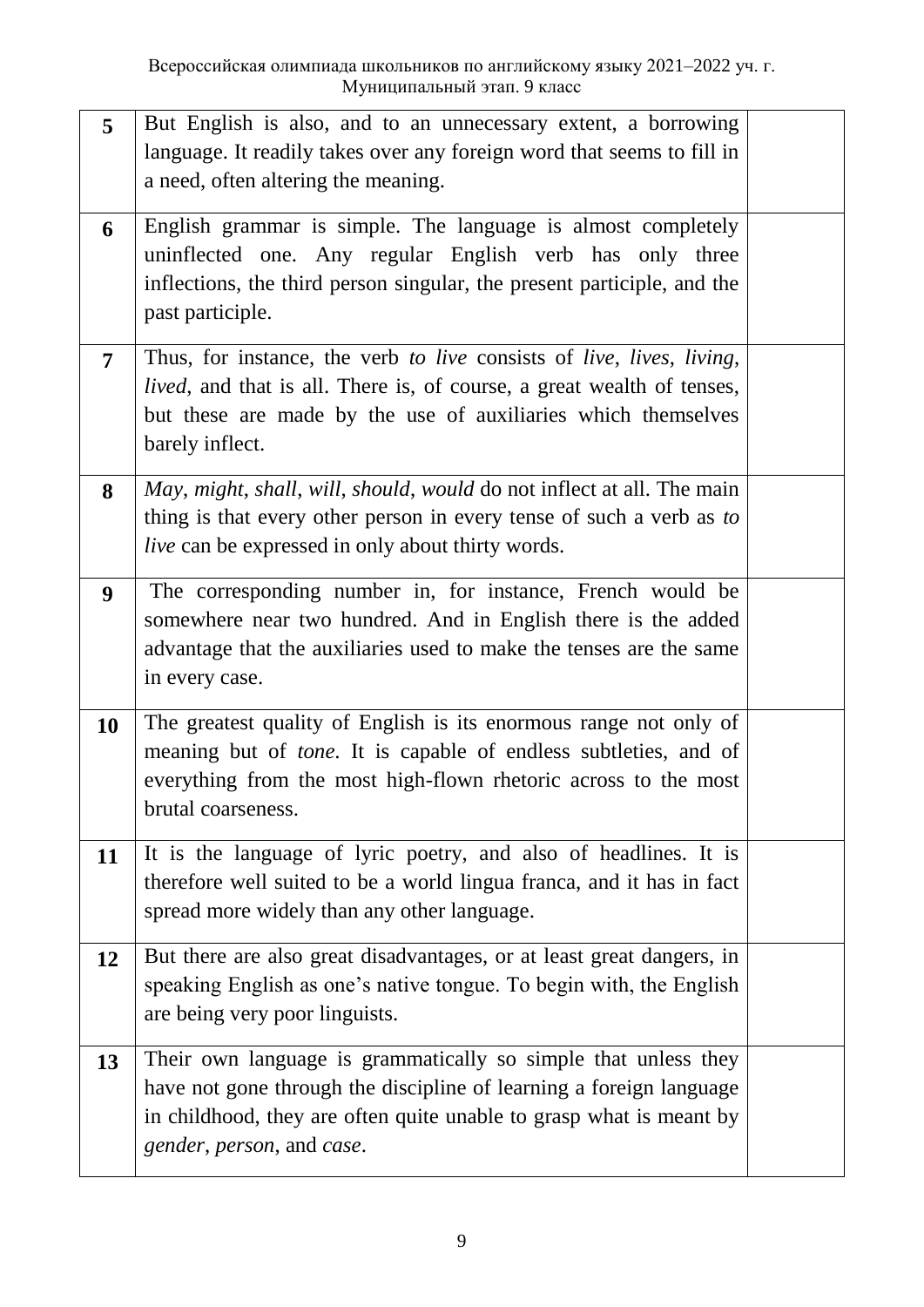| Whoever writes English is involved in a struggle that never lets up   |                               |
|-----------------------------------------------------------------------|-------------------------------|
| even for a sentence. They are struggling against vagueness, against   |                               |
| obscurity, against the encroachment of Latin and Greek, and, above    |                               |
| all, against the worn-out phrases and dead metaphors with which       |                               |
|                                                                       |                               |
|                                                                       |                               |
| In speaking, these dangers are more easily avoided, but spoken        |                               |
| English differs from written English more sharply than is the case in |                               |
| most of languages.                                                    |                               |
|                                                                       |                               |
|                                                                       | the language is cluttered up. |

# **Task 2. Items 1–10 (10 points)**

*For items 1–10, complete the second sentence so that it has a similar meaning to the first sentence, using the word given. Do not change the word given. Use from three to five words. The number of words is specified in the brackets. Do not use short forms. Please mind both grammar and spelling. There is an example at the beginning*   $(0)$ .

*Example:* (0). The pool isn't deep enough to swim in.

**too** 

The pool \_\_\_\_ \_\_\_\_\_\_ \_\_\_\_\_ \_\_\_\_\_\_ swim in. (4 words)

**is too shallow to**

**1**. There was a snowfall on Christmas Day and also Boxing Day.

**only**

Not \_\_\_\_ \_\_\_\_\_ \_\_\_\_\_a snowfall on Christmas Day but there was also one on Boxing Day. (3 words)

**2.** Sarah watched the children while they were playing in the garden.

**eye**

Sarah  $\frac{1}{\sqrt{2}}$   $\frac{1}{\sqrt{2}}$   $\frac{1}{\sqrt{2}}$  the children while they were playing in the garden. (4 words)

**3.** As they get older, they spend more time travelling around the world.

# **more**

The  $\frac{1}{\sqrt{1-\frac{1}{\sqrt{1-\frac{1}{\sqrt{1-\frac{1}{\sqrt{1-\frac{1}{\sqrt{1-\frac{1}{\sqrt{1-\frac{1}{\sqrt{1-\frac{1}{\sqrt{1-\frac{1}{\sqrt{1-\frac{1}{\sqrt{1-\frac{1}{\sqrt{1-\frac{1}{\sqrt{1-\frac{1}{\sqrt{1-\frac{1}{\sqrt{1-\frac{1}{\sqrt{1-\frac{1}{\sqrt{1-\frac{1}{\sqrt{1-\frac{1}{\sqrt{1-\frac{1}{\sqrt{1-\frac{1}{\sqrt{1-\frac{1}{\sqrt{1-\frac{1}{\sqrt{1-\frac{1}{\sqrt{1-\frac{1}{\sqrt{1$ (5 words)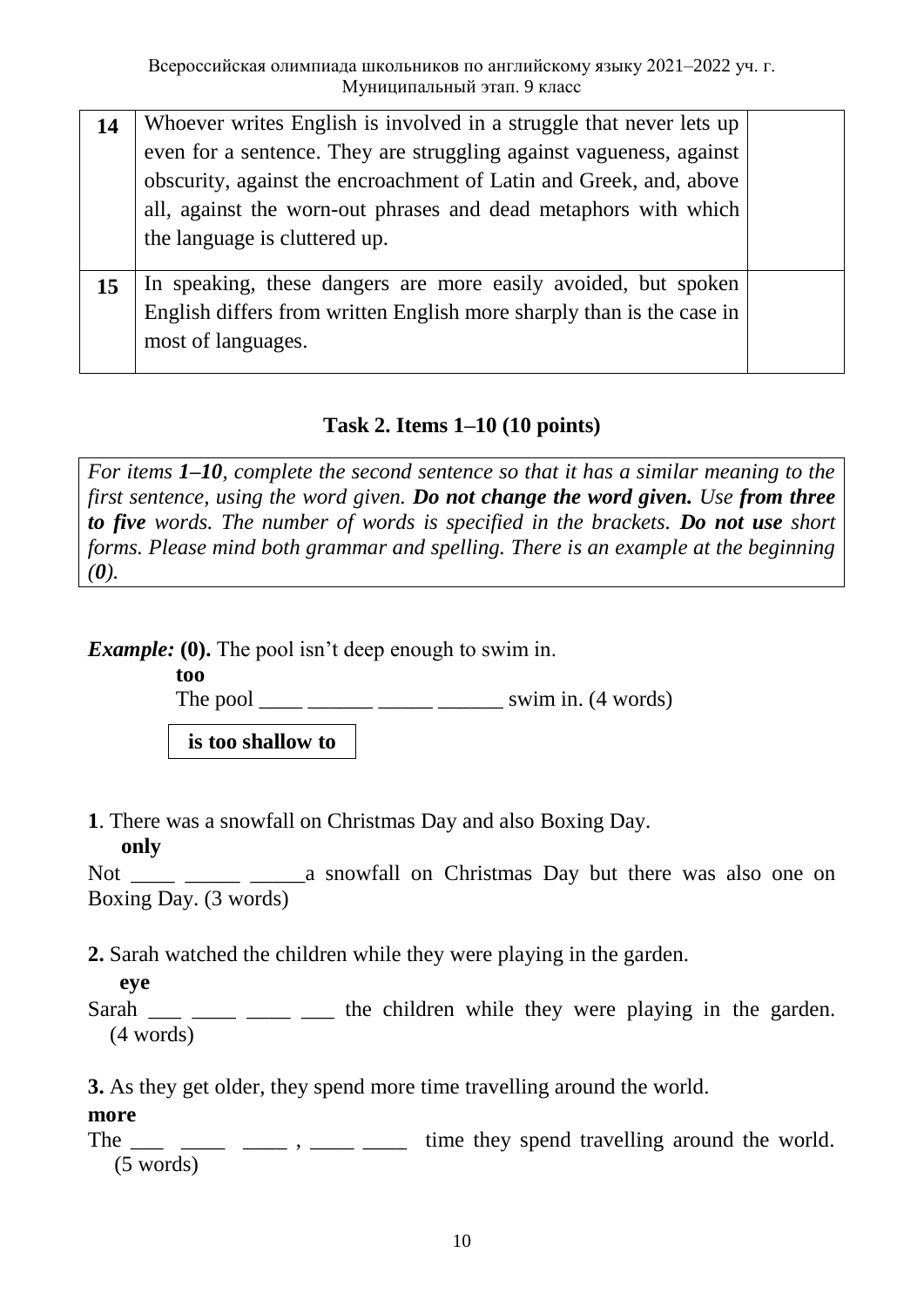**4.** It was a fatal mistake not to warn them about the storm.

 $We$  \_\_\_\_ \_\_\_ \_\_\_\_ them about the storm. (3 words)

**5.** It looks like the bad weather is going to last for some time. **set**

The bad weather  $\frac{1}{\sqrt{3}}$  words)

**6.** It was not easy but he did win the scholarship.

**was** 

**have** 

- $He$  \_\_\_ \_\_ \_\_ \_\_ \_\_ the scholarship. (4 words)
- **7.** I admit I was deceived by the way he apologized.
	- **in**
- I admit I  $\frac{1}{\sqrt{1-\frac{1}{\sqrt{1-\frac{1}{\sqrt{1-\frac{1}{\sqrt{1-\frac{1}{\sqrt{1-\frac{1}{\sqrt{1-\frac{1}{\sqrt{1-\frac{1}{\sqrt{1-\frac{1}{\sqrt{1-\frac{1}{\sqrt{1-\frac{1}{\sqrt{1-\frac{1}{\sqrt{1-\frac{1}{\sqrt{1-\frac{1}{\sqrt{1-\frac{1}{\sqrt{1-\frac{1}{\sqrt{1-\frac{1}{\sqrt{1-\frac{1}{\sqrt{1-\frac{1}{\sqrt{1-\frac{1}{\sqrt{1-\frac{1}{\sqrt{1-\frac{1}{\sqrt{1-\frac{1}{\sqrt{1-\frac{$
- **8.** We have hired an electrician to fix this socket.

### **had**

- We have  $\frac{m}{m}$   $\frac{m}{m}$   $\frac{m}{m}$  by an electrician. (4 words)
- **9.** I am sure he accepted bribes he is dishonest.

### **must**

- $He$  \_\_\_ \_\_ bribes he is dishonest. (3 words)
- **10.** The pickpocket said that he had not taken the man's wallet out of his pocket. **denied**

The pickpocket *u* the man's wallet out of his pocket. (3 words)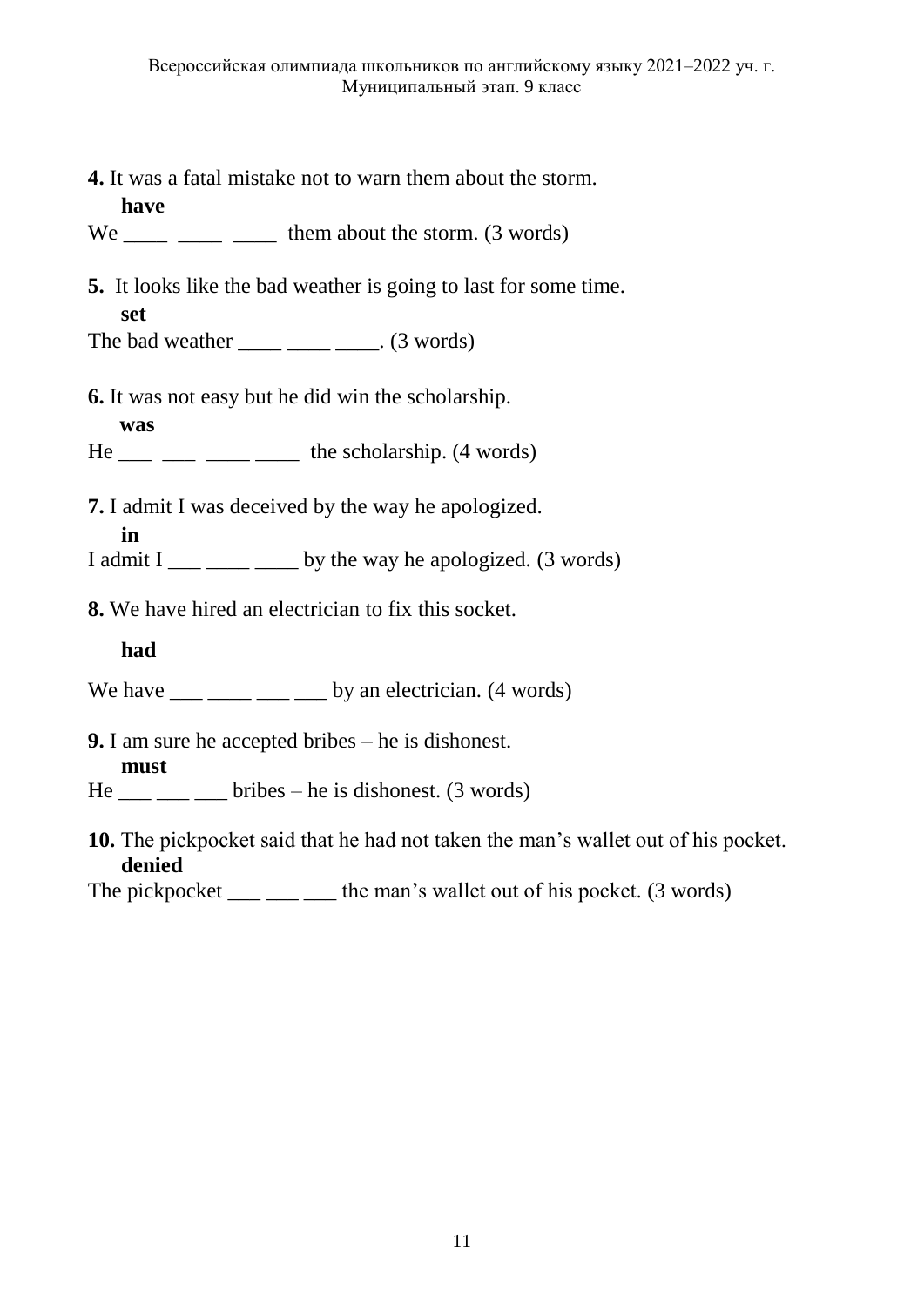# **Task 3. Items 1–10 (10 points)**

*For items 1–10* read the text below. Use the word given in capitals at the end of each line to form a new word that fits in the space in the same line. There is an example at the beginning **(0)***.*

### *Example:*

**(0)** *sweaty*

# **Exams**

| Do you remember that nasty feeling of $(0)$ sweaty palms? A wave of<br>nausea coming over you? | <b>SWEAT</b>  |
|------------------------------------------------------------------------------------------------|---------------|
|                                                                                                |               |
| The sudden $(1)$ to talk: your mouth is so dry? No, it's not the first                         |               |
| meeting with the dreaded in-laws, although some parallels could                                | <b>ABLE</b>   |
| easily be made. I'm talking about waiting at the door of an exam                               |               |
| room, convinced that you know nothing and that there's no way you                              |               |
| will get through this experience alive.                                                        |               |
| We've all been there at some point of our lives, whether it be for the                         |               |
| 11+, the G.C.S.E French oral exam, university finals, the FCE exam $-$                         | <b>END</b>    |
| the list is $(2)$ Somehow though we get through it. But what has                               |               |
| always baffled me is how people react so differently when faced with                           |               |
| the prospect of taking an exam.                                                                |               |
| I don't know about you but I've always been (3) jealous of those                               |               |
| people who party all year round, then the night before the exam flick                          | <b>INSANE</b> |
| through my course book, (theirs is empty because they didn't go to                             |               |
| any lectures), and then somehow manage to sail through the exam                                |               |
| with flying colours.                                                                           |               |
|                                                                                                |               |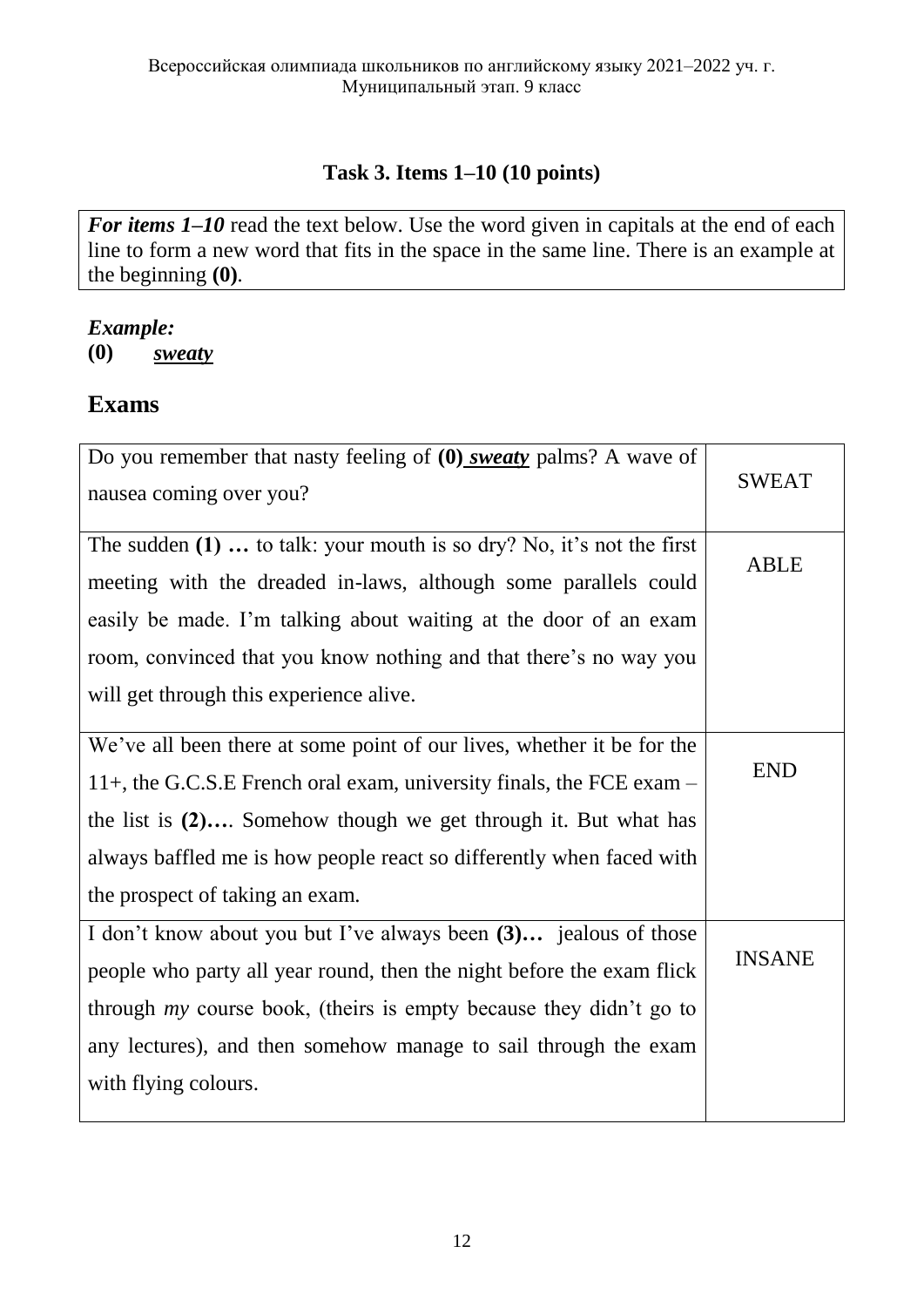| Quality not quantity is what we've always been told and I forgot that<br>golden rule. I have an (9)  arm for nothing. | <b>ACHE</b>     |
|-----------------------------------------------------------------------------------------------------------------------|-----------------|
| I put were so $(8)$                                                                                                   |                 |
| passed. I wouldn't even pass myself if I were marking it; the answers                                                 |                 |
| what everyone else put, well there's just no way you could have                                                       | <b>RELEVANT</b> |
| Where you thought you'd done well, now after having listened to                                                       |                 |
| the next hour.                                                                                                        |                 |
| and then you all proceed to talk about nothing else but the exam for                                                  |                 |
| anything other than the exam because that was absolutely $(7)$ ',                                                     |                 |
| The post-exam ritual involves everyone saying, 'Ok let's talk about                                                   |                 |
| have                                                                                                                  |                 |
| to drop off. But you've got through it, or at least you think you                                                     |                 |
| And three hours later you're mentally exhausted and your arm wants                                                    |                 |
| constantly, not even pausing for breath. Nothing can stop you now.                                                    | AWE             |
| And miracles of miracles, it does. For the next three hours you write                                                 |                 |
| the paper via your pen.                                                                                               |                 |
| encourage some sort of intelligent thought to flow from your brain to                                                 | <b>CEASE</b>    |
| You jab your forehead $(6)$ with a pen in the hope that this will                                                     |                 |
| Suddenly though, fear takes over.                                                                                     |                 |
| start thinking back to the days when you had a life, in the (5) era.                                                  |                 |
| mind inevitably goes blank for at least the first ten minutes and you                                                 |                 |
| Once you're in the exam room as you turn your paper over, your                                                        | <b>REVISE</b>   |
| everything my clever friend points out is missing from my file.                                                       |                 |
| weeks before my finals, and the night before, trying to cram like mad                                                 |                 |
| In the (4)  I'm there, present at most of my lectures, panicking for                                                  | <b>TIME</b>     |
|                                                                                                                       |                 |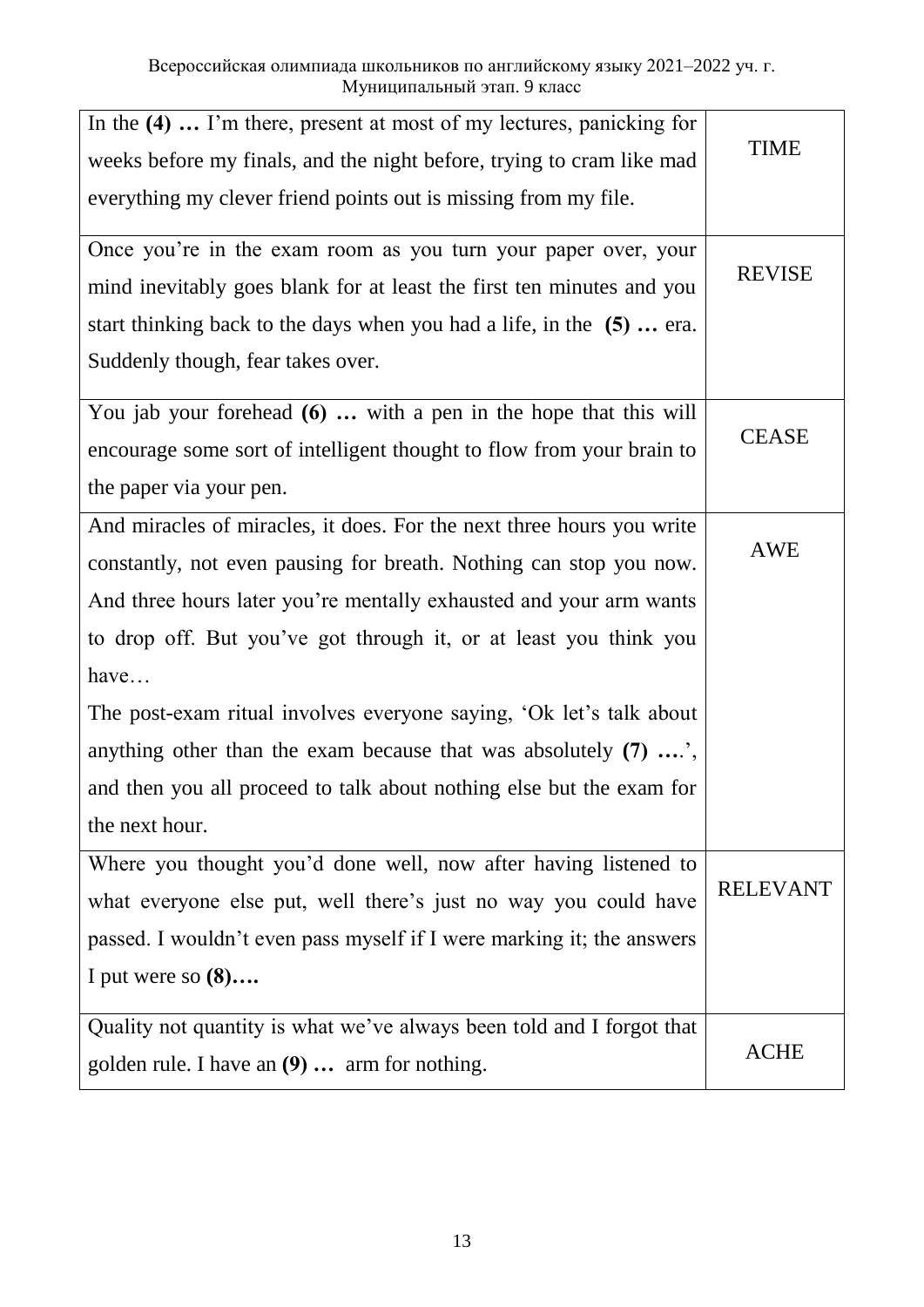| Now comes the wait. Why can't examining boards devise a               |                |  |
|-----------------------------------------------------------------------|----------------|--|
| wonderful marking system that can put you out of your misery within   | <b>ECSTASY</b> |  |
| the next couple of days. Anyway, the upshot of all the stress and     |                |  |
| anxiety is that the hard work has paid off and even though you don't  |                |  |
| quite get the $A^{++}$ that your jammy friend got, you're $(10)$ with |                |  |
| your hard-earned $B+$ .                                               |                |  |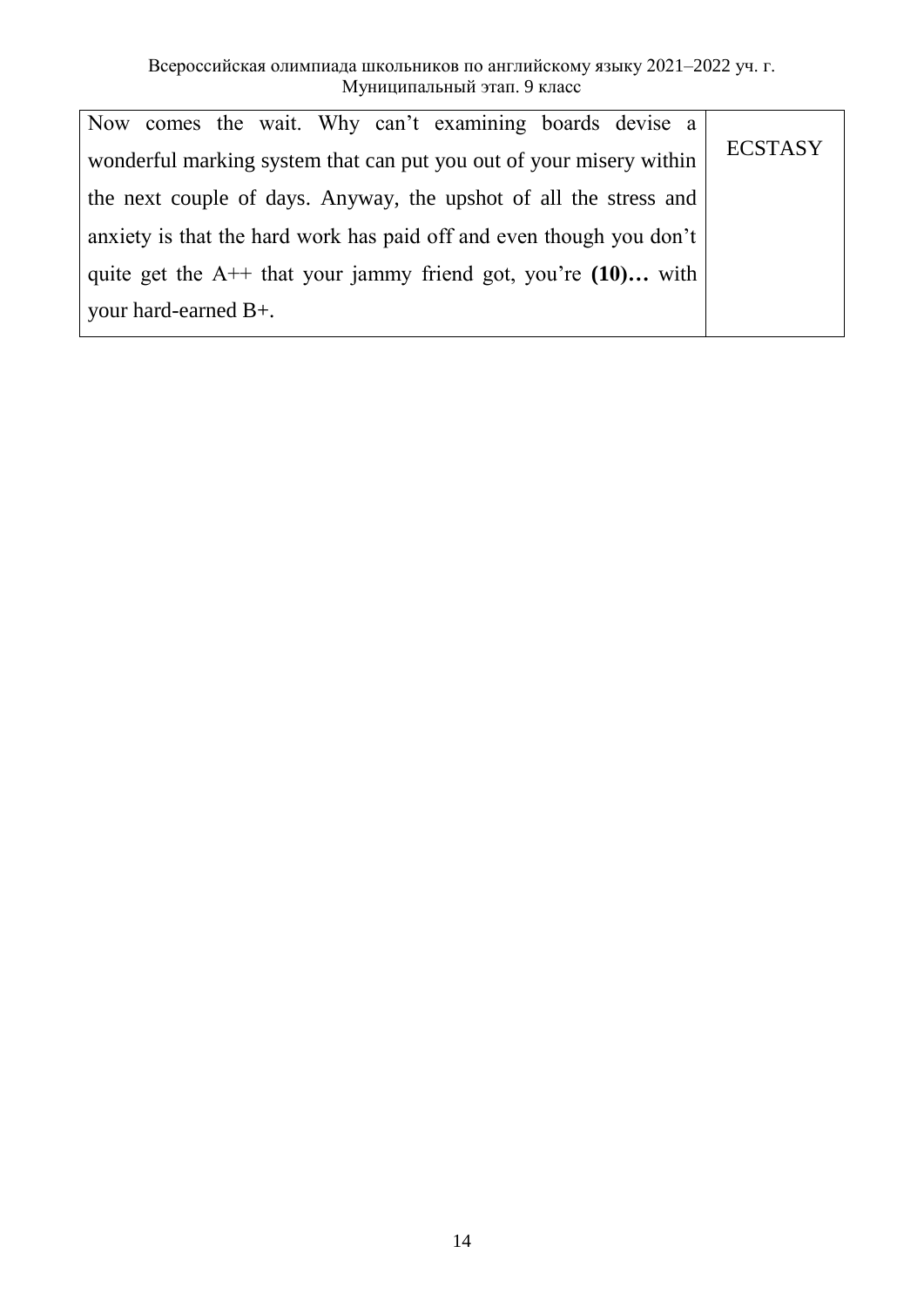# **Task 4. (10 points)**

*Match the writers' names to the descriptions of their creative works. There are some extra descriptions which do not match.*

| <b>Geoffrey Chaucer</b> | English writer whose novels contain humorous<br>an<br>characters with unusual names, many of whom have<br>become very well known. But they also show how hard<br>life was in Victorian England, especially for poor people<br>and children. His books include David Copperfield, Oliver<br>Twist, A Christmas Carol, A Tale of Two Cities.                                      |
|-------------------------|---------------------------------------------------------------------------------------------------------------------------------------------------------------------------------------------------------------------------------------------------------------------------------------------------------------------------------------------------------------------------------|
| <b>Jane Austen</b>      | An American author of the $20th$ century famous for his<br>plays, which portray ordinary people possessed of violent<br>passions; these plays include A Streetcar Named Desire,<br>Cat on a Hot Tin Roof.                                                                                                                                                                       |
| <b>Alfred Tennyson</b>  | an English poet of the $19th$ century who was made poet<br>laureate, the Queen's official poet. His works include In<br><i>Memoriam</i> , but he is best known for his narrative poems,<br>such as <i>Charge of the Light Brigade</i> and <i>The Lady of</i><br>Shalott. The expression "to strive, to seek, to find, and not<br><i>to yield</i> " is drawn from his work.      |
| <b>Wilkie Collins</b>   | an English writer who wrote novels about the way of life<br>of English middle-class people of her time, including<br>Pride and Prejudice, Sense and Sensibility, and Emma.<br>She is known for the clever and amusing way in which she<br>describes people's social behaviour, and her novels are<br>regarded as being among the most important works of<br>English literature. |
| Walt Whitman            | An English poet and clergyman of the $17th$ century. He is<br>famous for his metaphysical poetry. The expressions "No<br>man is an island" and "For whom the bell tolls" are<br>drawn from his works.                                                                                                                                                                           |
| <b>Charles Dickens</b>  | An English author of the $19th$ century, one of the three<br>sisters who wrote some of the most famous novels in<br>English. This writer is best known for <i>Jane Eyre</i> .                                                                                                                                                                                                   |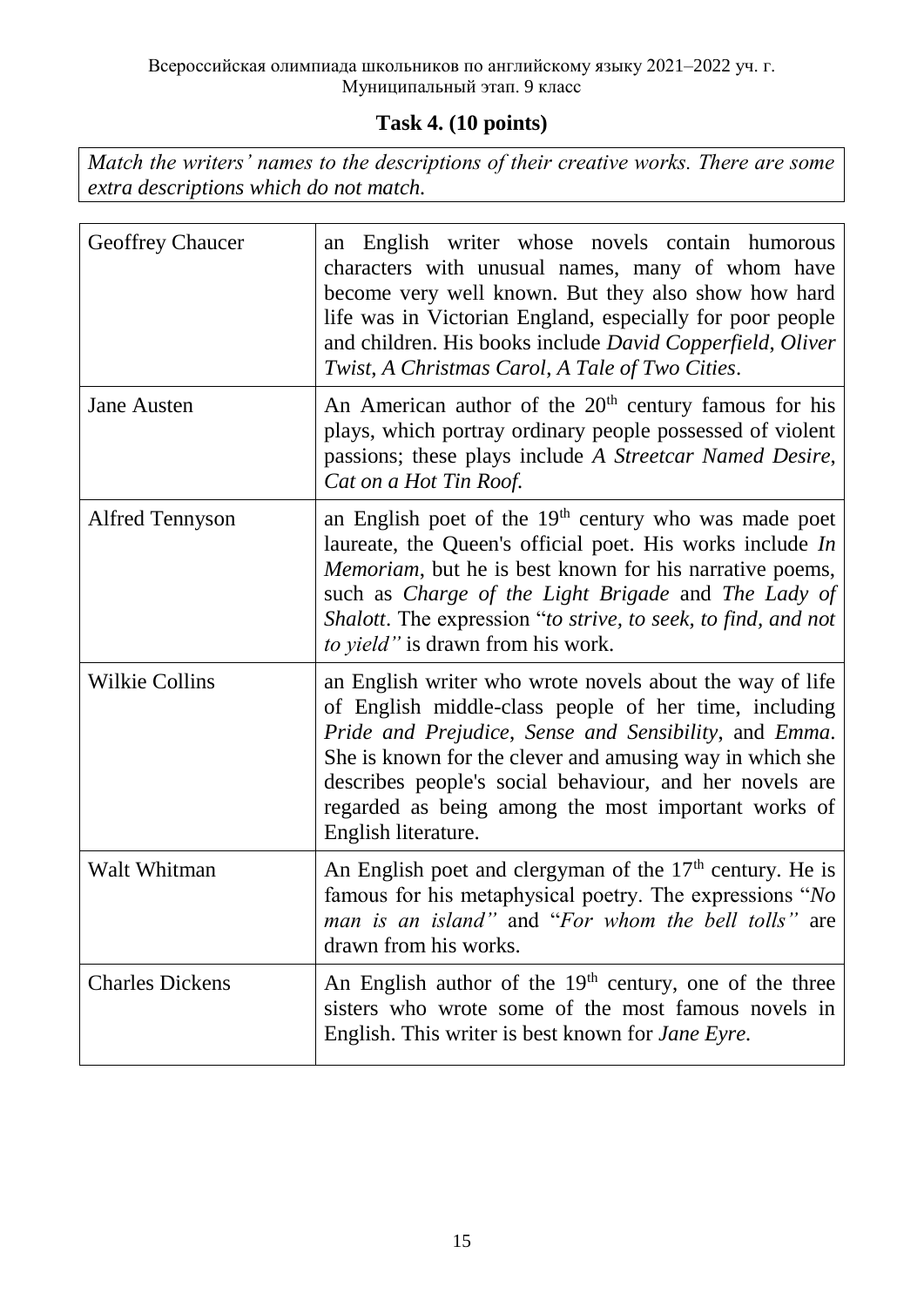| <b>James Fenimore Cooper</b> | An American poet of the 19 <sup>th</sup> century. His principal work<br>is Leaves of Grass. The earthiness of his poetry shocked<br>many readers of his time. His rugged appearance is<br>memorable, especially in his old age, when he wore a<br>flowing white beard. In his poem $O$ Captain, My Captain<br>the captain represents Abraham Lincoln. |
|------------------------------|-------------------------------------------------------------------------------------------------------------------------------------------------------------------------------------------------------------------------------------------------------------------------------------------------------------------------------------------------------|
| Charlotte Brontë             | An English author of the $20th$ century known for her many<br>thrillers and murder mysteries. She contributed to raising<br>the 'whodunit' to a prominent place in literature.                                                                                                                                                                        |
| John Donne                   | An Irish author of the late $19th$ and early $20th$ centuries<br>who spent most of his career in England. A playwright,<br>critic and social reformer, he was known for his<br>outspokenness and barbed humour. His works include<br>Pygmalion, Man and Superman and many others.                                                                     |
| <b>Tennessee Williams</b>    | an English writer of the $19th$ century, known especially for<br>his books <i>The Moonstone</i> , regarded as the first detective<br>novel in English, and The Woman in White.                                                                                                                                                                        |
|                              | An American writer of the early 19 <sup>th</sup> century who wrote<br>novels about Native Americans and life on the American<br>frontier, including The Pathfinder and The Last of the<br>Mohicans.                                                                                                                                                   |
|                              | A Scottish author of the $18th$ century, best known for his<br>Life of Samuel Johnson. His Boswell has become a general<br>term for a biographer.                                                                                                                                                                                                     |
|                              | An English poet of the 14 <sup>th</sup> century, called the father of<br>English poetry: he was the first great poet to write in<br>English. His best-known work is The Canterbury Tales.                                                                                                                                                             |
|                              | An English author of the 19th century, one of the three<br>sisters who wrote some of the most famous novels in<br>English. This writer is best known for The Tenant of<br>Wildfell Hall.                                                                                                                                                              |